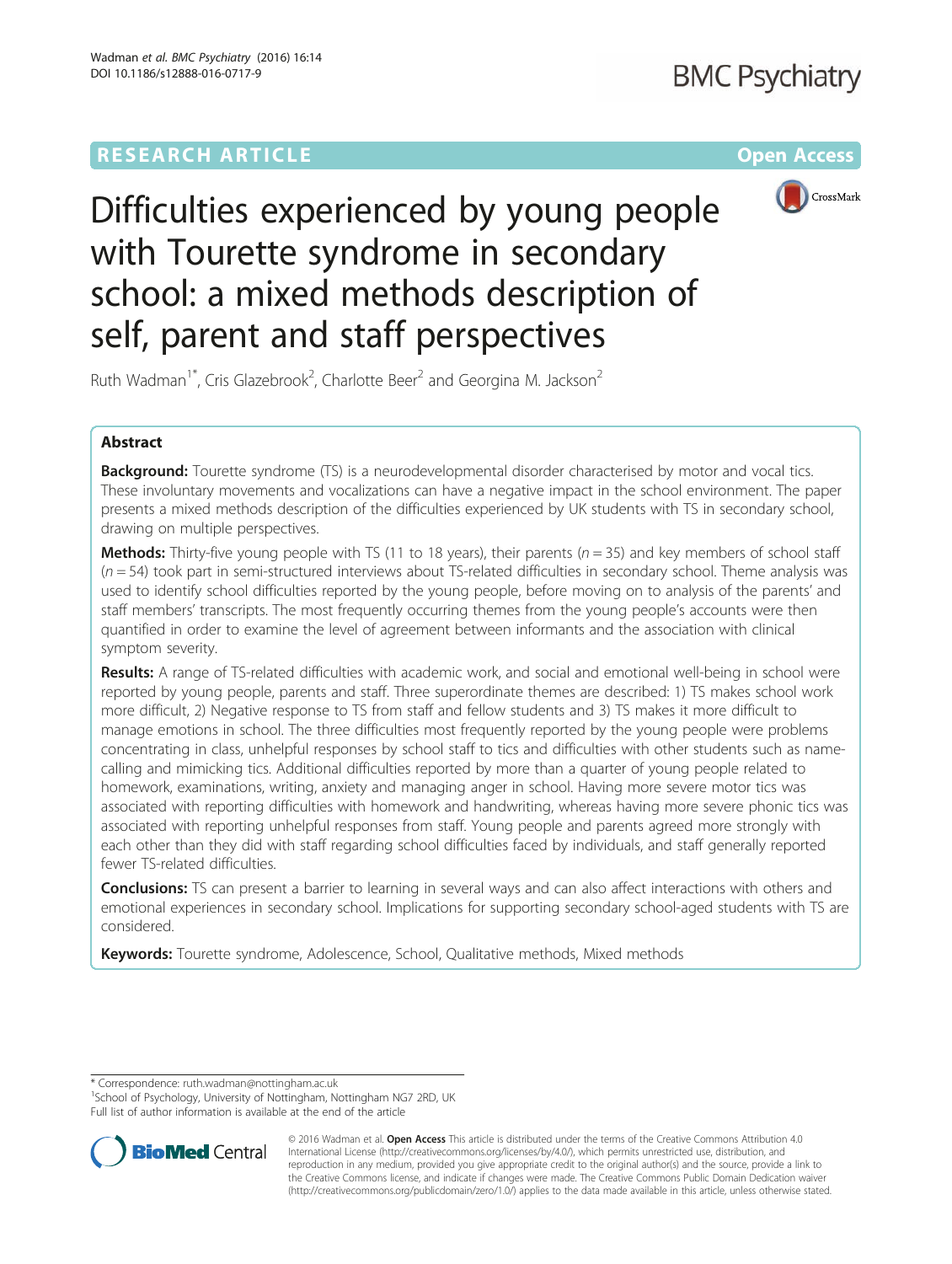## Background

As many as 1 in 100 school-aged children are thought to have Tourette syndrome (TS), a condition involving involuntary motor and phonic tics that have been present for more than 12 months [[1\]](#page-9-0). Tics typically first appear between the ages of 4 and 6 years and reach peak severity between 11 and 14 years, then become less severe into adulthood [\[2](#page-9-0)]. TS does not affect intellectual ability per se but has a high prevalence rate with comorbid learning disabilities [[3](#page-9-0)]. Furthermore, around 90 % of the TS population present with comorbid neuropsychiatric conditions or associated symptoms [[4\]](#page-9-0). Associated conditions frequently co-occurring with TS include Attention Deficit Hyperactivity Disorder (ADHD) and Obsessive Compulsive Disorder (OCD). The majority of young people with TS are educated within mainstream schools, although a higher percentage of young people in special educational settings have tics or meet the diagnostic criteria for TS (compared to regular educational settings) [[5, 6](#page-9-0)].

Tics fluctuate in type, severity and frequency and can be supressed (with effort and with varying success) for short periods of time [[7, 8\]](#page-9-0). Thus, a student with TS will present a changeable profile with periods when their tics are more severe and disruptive in school. TS has the potential to impact significantly on school experience and educational attainment. A retrospective US clinical cohort study found 46 % of students with TS had school-related problems indicated by placement in special education, grade retention or learning disability [[9\]](#page-9-0). Furthermore, a Swedish study of children with TS found that 79 % were considered by teachers to have significant academic and/or socioemotional adjustment problems in the classroom [\[10\]](#page--1-0). Students with TS and comorbid diagnoses may be at particular risk for school difficulties. For example, a Danish clinical cohort study found that 59 % of young people with TS had an educational difficulty requiring support but those with TS and a comorbid disorder were more likely to be in a special educational setting and to have changed schools at least once due to TS-related problems [[11\]](#page--1-0).

Schools can play an important role in promoting health and wellbeing, including mental health, and can limit the impact of risk factors such as neurodevelopmental disability for students [\[12](#page--1-0), [13\]](#page--1-0). Recent European clinical guidelines emphasize the importance of educating schools about TS in addition to providing clinical behavioral interventions for young people with TS [[14\]](#page--1-0). However, relatively little empirical work has examined the nature of the specific challenges encountered by students with TS in school.

An early survey of adults and children via a TS support organisation found the most commonly reported education problem (past or present) was concentration (82 %), followed by paying attention (78 %) and performance on time-limited tasks (71 %) [[15](#page--1-0)]. In addition, 78 % of respondents rated school personnel as "not knowledgeable at all" about TS. In a US survey of parents, half reported that their child (aged between 6 and 17 years) had moderate or significant academic difficulties related to tics, in particular, difficulties with reading and handwritten work due to motor tics and an unwillingness to speak in class due to vocal tics [\[16\]](#page--1-0). Parents also reported that young people with TS could encounter tic-related problems with peers in school such as teasing (39 %) and peer rejection (28 %) [[16\]](#page--1-0). More recently, a large survey of a US support organisation for TS found over a quarter of members (26 %) reported peer victimization [[17](#page--1-0)]. Similar levels of peer victimization (27 %) were reported in a study of young people with TS compared to the 9 % reported by their peers without TS [[18](#page--1-0)]. These studies, carried out in North America, suggest a considerable proportion of children and adolescents with TS experience academic difficulties in school as a result of TS as well as experiencing problems with their peers.

A recent focus group study examined the perceptions of Spanish adolescents with TS (11–18 years), their parents and health professionals about TS-related school, social and family problems [[19\]](#page--1-0). Health professionals reported that TS primarily affected learning in school and social adjustment. Adolescents reported a number of difficulties in school including slower learning, attention problems and conflict with teachers. Parents reported that the lack of understanding of TS shown by teachers and peers led to difficulties in school. This suggests that schools may not be realising their potential to tackle problems caused by TS symptoms. No study has explored how the views and experiences of the young person with TS accord with those of their parents and teachers.

The educational experiences of UK students with TS have not been studied in depth and clinical opinion suggests that many young people with TS are not satisfactorily supported by education services [[20](#page--1-0)]. A UK study found school children with TS, aged between 8 and 18, had poorer quality of life self-ratings in the school domain compared to typically developing children [[21](#page--1-0)]. In addition, qualitative focus group interviews with young people with TS revealed two particular challenges in school; that the effort to control tics was distracting and being different from peers may make students a target for bullying [\[21\]](#page--1-0).

### The present study

The present study used a case study approach to explore TS-related school difficulties experienced by young people with TS attending mainstream secondary school from the perspective of the young person, their parent/s and school staff members. Previous TS research in this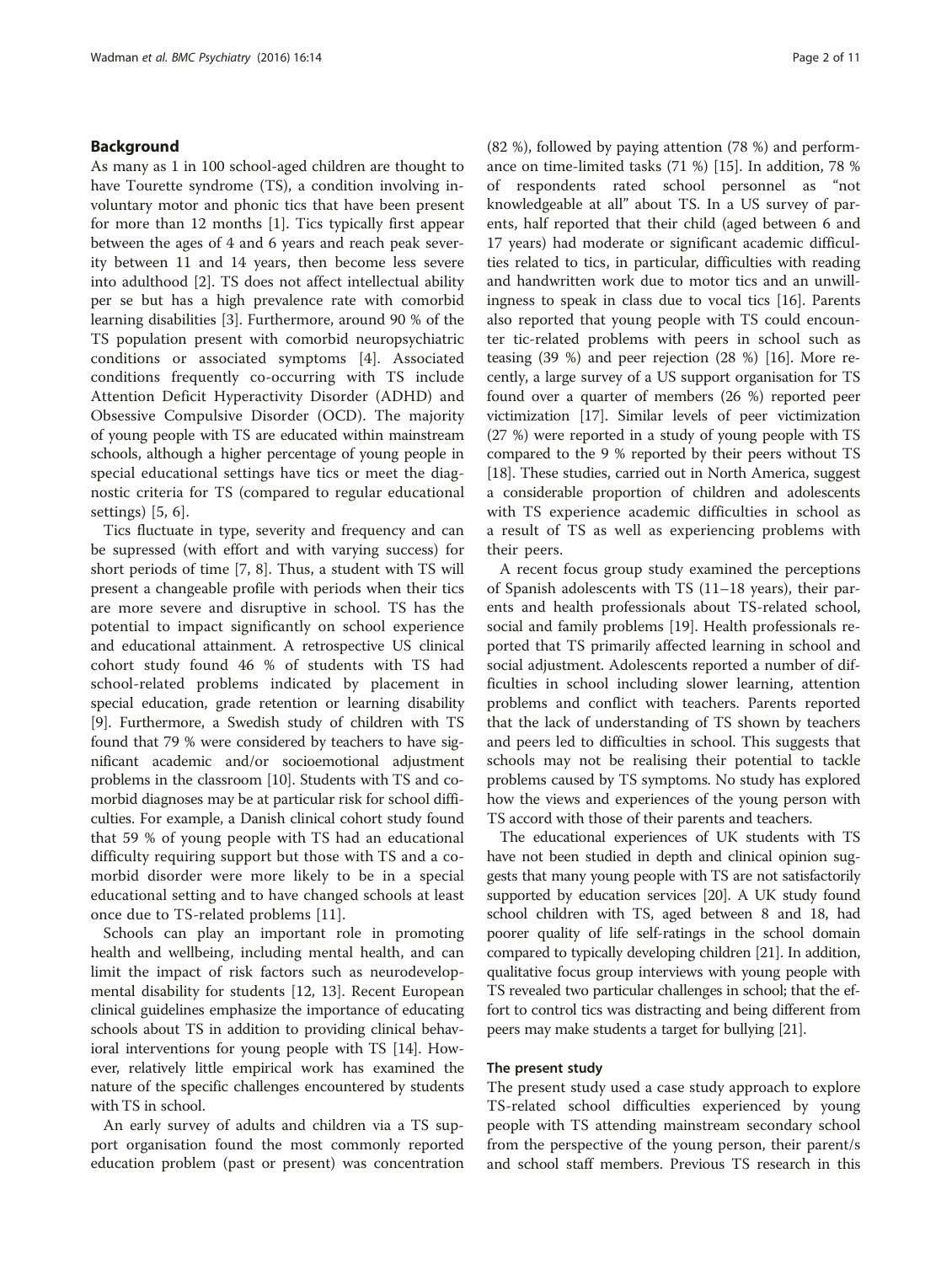area has tended to explore a single perspective (e.g., parent or young person). Using interviews and theme analysis with multiple informants offers the opportunity to explore different perspectives on the school experience, as well as identifying areas of possible discrepancy or conflict, and will thus provide insight into ways to improve the educational and psychosocial development of young people with TS within a school setting. Previous studies of TS-related school difficulties have included children across a wide age range and (with the exception of Rivera-Navarro et al. 2014) have not focused on the difficulties experienced by adolescents in secondary school. Secondary schools are likely to offer additional challenges such as greater academic pressures, subject specific teachers and larger year groups. This is the first study to explore TS-related difficulties in mainstream secondary schools in the UK. As part of our analysis we will also quantify the predominant themes in order to explore the extent informants concur on areas of concern they identify and to examine any possible associations between these difficulties and clinical symptoms. By adopting a mixed methods analysis we aim to highlight the difficulties young people with TS routinely face in secondary school identified by themselves, their parents and school staff, and so inform strategies to better support them in the future.

# Methods

# Participants

Thirty-five young people with TS, aged between 11 and 18 years, were recruited through the UK charity Tourettes Action ( $n = 16$ ) or through secondary schools in the East Midlands, West Midlands and Yorkshire ( $n = 19$ ). Thirty-two were attending mainstream secondary school (Years 7 to 11, Key Stages 3 to 4) and three were in mainstream school sixth form (Years 12 to 13, Key Stage 5). Written confirmation of clinical diagnosis of TS and related co-morbid diagnoses was obtained from participants' clinicians (written confirmation was not made available for seven of the young people).

All participants gave their informed consent to be interviewed. Parent(s)/carer(s) provided informed consent for their child to participate and also agreed to take part in interviews themselves. In most cases  $(n = 31)$ the young person's mother took part in the interviews (a father was interviewed in one case and both parents were present in three cases). Parents and the young people nominated one or two members of school staff to be interviewed. Fifty-four members of school staff were interviewed including Special Educational Needs Coordinators (SENCOs), teaching assistants and teachers.

# Interviews

The young people, parents and staff took part in individual semi-structured interviews about the young person's

current experience of secondary school. Each interview was guided by a schedule of open ended questions such as "Tell me about the ways having Tourette syndrome affects you (your child/this student) in school" and more direct follow-up questions such as "How do you feel Tourette syndrome affects your (his/her) a) class work, b) behaviour in school, c) relationship with other students?"

The interviews took place at the participants' home or in a private room at school and were carried out by the first author (a researcher trained in qualitative methods) and an experienced Research Nurse. Both had received training in interview techniques. The interviews lasted for between 11 and 53 min and the mean length was 27 min. It is important to note that the interview schedule was designed to encourage participants to talk about how they thought TS affected life in school rather than asking whether participants had, or did not have, a list of specific difficulties. The interview questions were formulated following preliminary qualitative interviews with adolescents with TS and in consultation with parents, clinicians and school staff through stakeholder meetings. The topics explored in the interview schedule were also informed by previous findings of young people with TS experiencing academic, behavioural and social problems (e.g., [\[17, 19, 22\]](#page--1-0)). The interview audio-recordings were transcribed verbatim and anonymized. Ethical approval was given by The University of Nottingham Medical School Ethics Committee.

### Measures

The following clinical measures were used to assess the young people's tic severity, OCD, ADHD and ASD symptoms. These measures were administered by the first author who had received training in their use, and were administered after the interview.

- The Yale Global Tic Severity Scale [\[23\]](#page--1-0) measures the severity of motor and vocal tics. A total tic severity score is given by summing the ratings of type, frequency, duration, intensity, and complexity of motor and vocal tics. Severity scores are classified as mild (1 to 19), moderate (20 to 39) or severe (40 or more). Good psychometric properties have been reported for the use of this measure with children and adolescents [\[24\]](#page--1-0).
- The Children's Yale-Brown Obsessive-Compulsive Scale [\[25\]](#page--1-0) is a 10-item measure of obsessions and compulsions. Ratings of time spent, interference, distress, resistance against and degree of control with regard to obsessions and compulsions are summed to provide an OCD symptom severity score. Scores are classified as subclinical (0 to 7), mild (8 to 15), moderate (16 to 23), severe (24 to 31) and extreme (32 to 40). The authors report good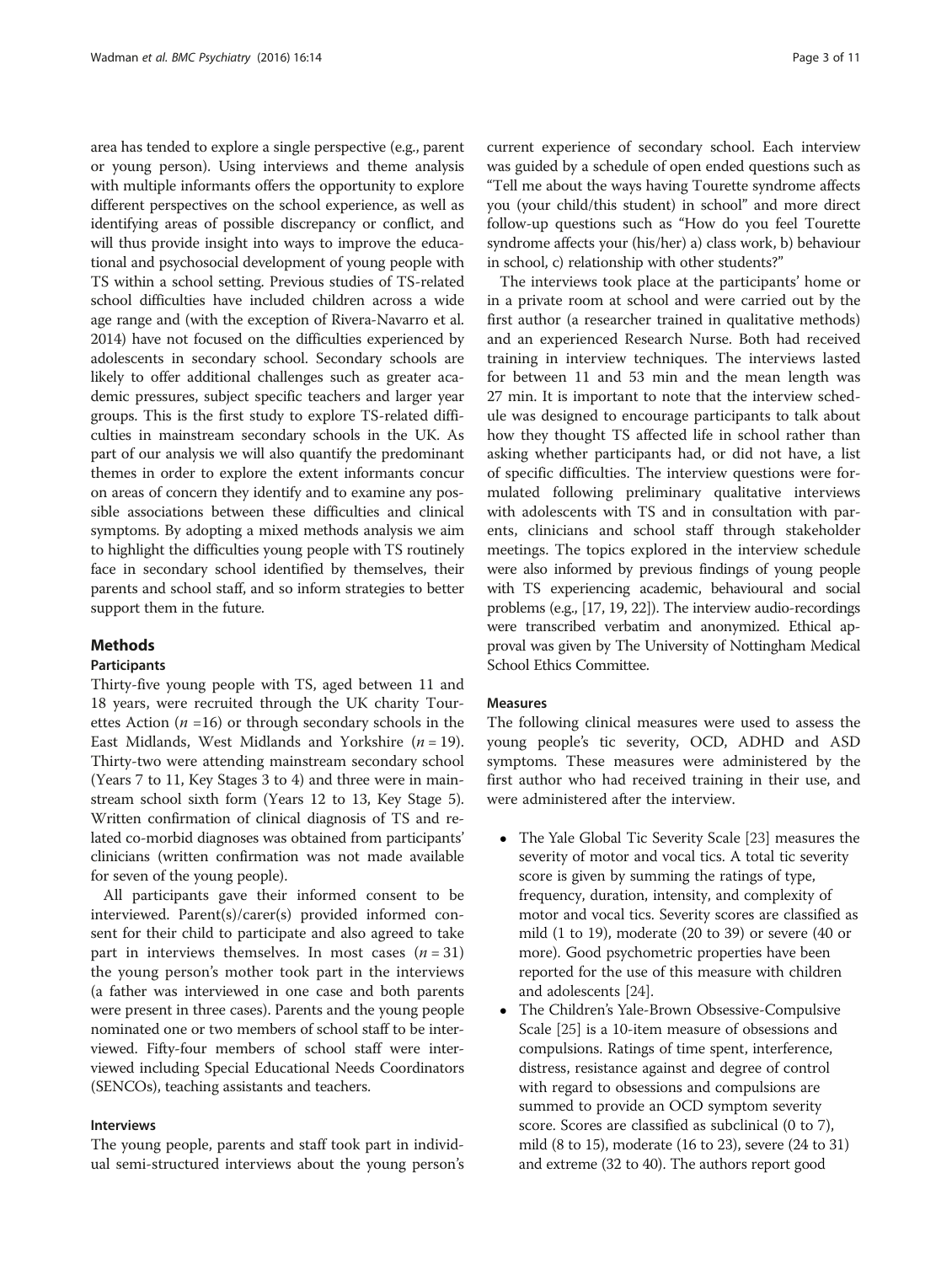inter-rater reliability, and convergent and discriminant validity have been found to be satisfactory [[26](#page--1-0)].

- ADHD symptom severity was assessed using the Conners 3 Parent-rated Global Index [\[27\]](#page--1-0). Scores of 40 to 59 are regarded as average, 60 to 64 as high average, 65 to 60 as elevated and 70 or more as very elevated. The authors report high internal consistency and test–retest validity, and good discriminative and construct validity.
- The Social Communication Questionnaire [\[28\]](#page--1-0) is a parent-rated screening of ASD symptomatology. A score of 15 or more indicates the possible presence of ASD. The SCQ has been shown to have good discriminant validity [\[29\]](#page--1-0).

The participants also completed a measure of general cognitive ability, the two sub-test form of the Wechsler Abbreviated Scale of Intelligence [[30](#page--1-0)]. Schools provided information about the young people's current English and Mathematics level in relation to National Curriculum targets (based on most recent formal teacher assessments at the appropriate Key Stage).

#### Analysis approach

The interview transcripts were analysed using theme analysis [\[31](#page--1-0)] with the aim of identifying TS-related difficulties in school reported by the participants. Theme analysis allows the researcher to identify themes inductively which appear grounded in the data and deductively based on past research and theory. A coding framework was developed by reviewing literature relevant to TS and educational/school problems. In addition to the empirical articles cited in the introduction, book chapters and articles written by expert clinicians were also reviewed [[32](#page--1-0)–[35](#page--1-0)]. Thus themes represented specific school difficulties (e.g., difficulties in examinations, being teased) and were described in the codebook with examples of exclusions to each theme (with positive and negative examples). Themes were extracted both deductively using the coding framework and inductively when novel TSrelated school difficulties were identified. Themes were first coded in the young people's transcripts. Parents' and school staff members' transcripts were then explored for the presence of similar themes and any novel themes not identified in the young people's interviews. The themes were then organised into superordinate themes.

Next, the most prevalent themes (i.e., school difficulties) from the young people's accounts were quantified. The difficulties identified by at least 25 % of the young people were tabulated (Table [2](#page-7-0)) and frequencies and percentages were calculated in relation to the number of young people, parents and staff reporting each school difficulty. The presence or absence of each school difficulty in the participants' transcripts was coded as 1 (young person reported

to have this difficulty) or 0 (young person not reported to have this difficulty). In some cases two staff reported for one young person and the school difficulties were coded as present if *either* staff member reported it  $-$  thus each school difficulty theme had a maximum frequency of 35 for self-, parent- and staff-report. The level of agreement between the self-, parent- and staff-reports was assessed using Cohen's Kappa. In order to examine the association between the prevalent school difficulties and severity of motor tics, phonic tics and comorbid clinical symptoms (ADHD, OCD and ASD), the point biserial correlations between the school difficulties and clinical symptom severity were calculated.

### Results and discussion

The clinical characteristics of the participating young people are given in Table [1](#page-4-0). There were 33 males and 2 females with a mean age of 13;11 (range 11;4 to 18;5, years; months). The participants' tic severity scores ranged from mild to severe. Nineteen participants had a diagnosis of TS only and 16 had comorbid conditions (TS+); six had a diagnosis of ADHD and ten had one or more other condition(s) including OCD, ASD, anxiety disorder, attachment disorder, dyslexia and dyspraxia. The group's mean IQ score was in the expected range  $(M = 95.50, SD = 13.87)$ . Most participants were working at or above their Key Stage level, however nine participants (26 %) had not achieved the required level for English and eight (24 %) had not achieved the required level for Maths. Thus, around a quarter of young people were working below national expectations of achievement.

All the young people reported difficulties at school related to TS. The majority of the themes were deductive, having been identified in previous academic and clinical TS literature. Three super-ordinate themes were identified from the young people's interviews, each with a number of subthemes: 1) TS makes school work more difficult, 2) Negative response to TS from staff and fellow students and 3) TS makes it more difficult to manage emotions in school. The themes from the young people's reports are described below with quotes given to illustrate the subthemes. The themes are then also considered in the context of the school difficulties reported by parents and staff.

#### Theme: TS makes school work more difficult

Young people reported that TS can make school work more difficult for them in several ways. TS can cause difficulties with concentration, writing and reading, and completing examinations and homework. The difficulty most commonly described by the young people was concentrating in lessons. The young people talked about finding it difficult to pay attention and finding themselves easily distracted. Some said that the tics themselves were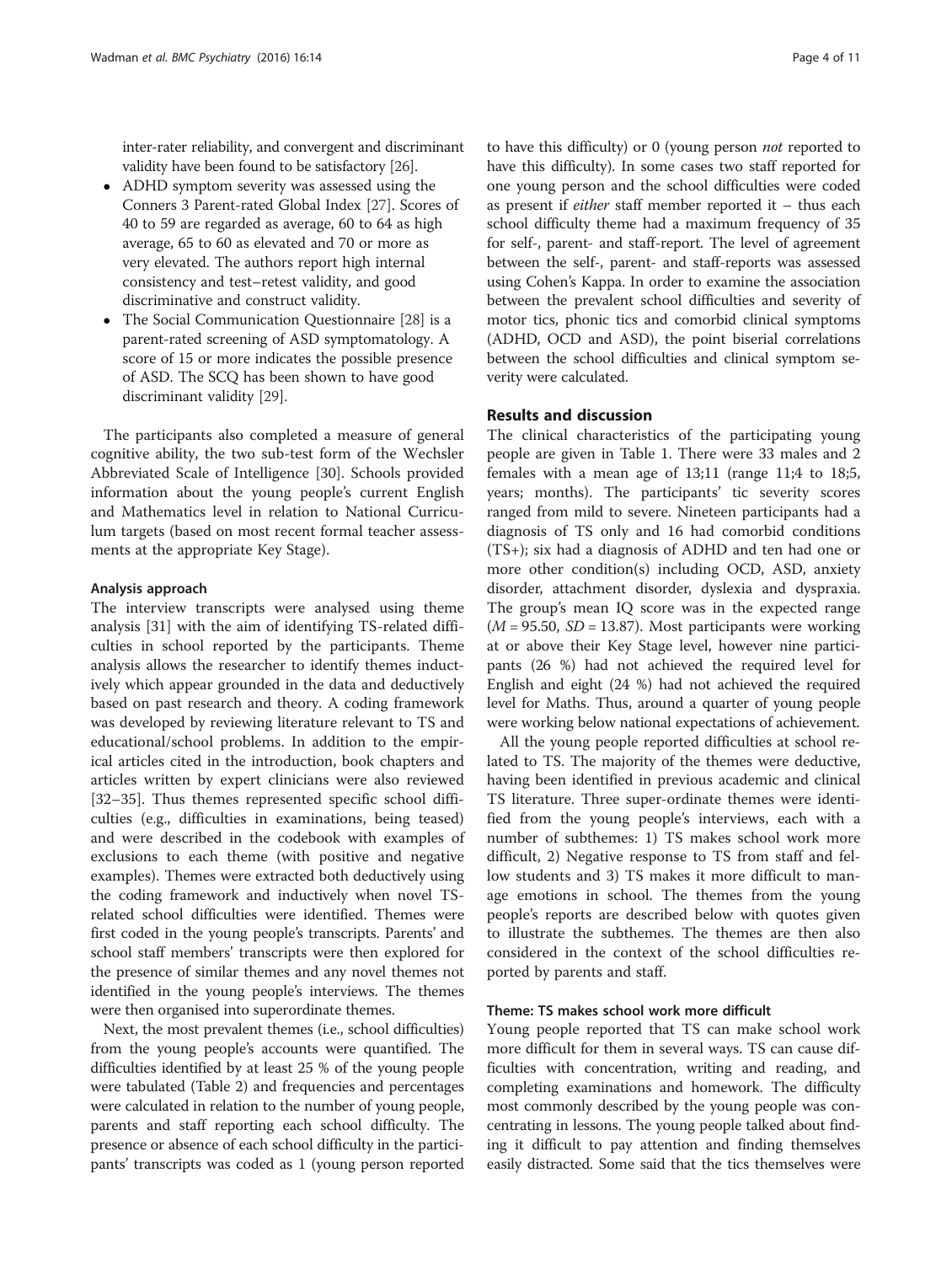<span id="page-4-0"></span>Table 1 Participant characteristics

| ID     | Male or female? | Age (years)  | Yale global<br>tic severity <sup>a</sup> | OCD symptom<br>severity <sup>b</sup> | ADHD<br>global index <sup>c</sup> | SCQ lifetime<br>score <sup>d</sup> | <b>ADHD</b><br>diagnosis? | OCD<br>diagnosis? |
|--------|-----------------|--------------|------------------------------------------|--------------------------------------|-----------------------------------|------------------------------------|---------------------------|-------------------|
| 01     | Female          | 17           | 22                                       | 16                                   | 58                                | $\overline{2}$                     | $\rm No$                  | No                |
| 02     | Male            | 13           | 18                                       | 0                                    | $\overline{\phantom{a}}$          | $11$                               | $\rm No$                  | $\rm No$          |
| 03     | Male            | 12           | 32                                       | 25                                   | 90                                | 16                                 | No                        | $\rm No$          |
| 04     | Male            | 13           | 36                                       | 9                                    | $\overline{\phantom{0}}$          | $\overline{\phantom{a}}$           | No                        | No                |
| 05     | Male            | 12           | 33                                       | 4                                    | 76                                | 12                                 | No                        | $\rm No$          |
| 06     | Male            | 11           | 38                                       | 26                                   | 90                                | 11                                 | No                        | $\rm No$          |
| $07$   | Male            | 18           | 17                                       | 7                                    | 75                                | $\overline{4}$                     | No                        | $\rm No$          |
| 08     | Male            | 14           | 27                                       | 13                                   | 90                                | 14                                 | Yes                       | $\rm No$          |
| 09     | Male            | 12           | 29                                       | 5                                    | 80                                | $17\,$                             | No                        | Yes               |
| 10     | Male            | 15           | 43                                       | 15                                   | 90                                | 30                                 | Yes                       | $\rm No$          |
| 11     | Male            | 12           | 12                                       | $\mathbf{1}$                         | 90                                | 13                                 | Yes                       | $\rm No$          |
| 12     | Male            | 14           | 30                                       | 6                                    | 90                                | 14                                 | Yes                       | $\rm No$          |
| 13     | Male            | 11           | 42                                       | 22                                   | 55                                | 8                                  | No                        | $\rm No$          |
| 14     | Male            | 15           | 45                                       | 8                                    | 58                                | 10                                 | No                        | No                |
| 15     | Male            | 15           | 17                                       | 12                                   | 90                                | 8                                  | No                        | $\rm No$          |
| 16     | Male            | 12           | 43                                       | 18                                   | 90                                | 33                                 | Yes                       | No                |
| 17     | Male            | 13           | 29                                       | 0                                    | 72                                | 8                                  | No                        | $\rm No$          |
| 18     | Male            | 15           | 17                                       | 0                                    | 90                                | 13                                 | Yes                       | $\rm No$          |
| 19     | Male            | 12           | 37                                       | 20                                   | 78                                | 21                                 | No                        | $\rm No$          |
| 20     | Male            | 12           | 31                                       | 19                                   | 73                                | 16                                 | No                        | Yes               |
| 21     | Male            | 13           | 19                                       | $\overline{7}$                       | 54                                | 5                                  | No                        | $\rm No$          |
| 22     | Male            | 14           | 28                                       | 0                                    | 65                                | 6                                  | No                        | No                |
| 23     | Male            | 15           | 39                                       | 29                                   | $\overline{\phantom{a}}$          | $\overline{\phantom{a}}$           | No                        | $\rm No$          |
| 24     | Male            | 12           | 35                                       | 16                                   | 90                                | 19                                 | Yes                       | $\rm No$          |
| 25     | Male            | 12           | 34                                       | 16                                   |                                   | ÷,                                 | Yes                       | No                |
| 26     | Male            | 12           | 32                                       | 24                                   | 90                                | 20                                 | Yes                       | No                |
| 27     | Male            | 14           | 43                                       | 0                                    | 86                                | 4                                  | Yes                       | No                |
| 28     | Male            | 12           | 28                                       | 6                                    | 90                                | 10                                 | Yes                       | No                |
| 29     | Male            | 16           | 19                                       | 4                                    | 44                                | $\overline{2}$                     | No                        | No                |
| 30     | Male            | 13           | 37                                       | $\mathbf 0$                          | 68                                | 8                                  | No                        | $\rm No$          |
| 31     | Male            | $11$         | 28                                       | 7                                    | $87\,$                            | 10                                 | No                        | No                |
| 32     | Male            | 14           | 31                                       | 20                                   | 79                                | 6                                  | No                        | No                |
| 33     | Female          | 12           | 11                                       | 8                                    | $\sim$                            |                                    | No                        | No                |
| 34     | Male            | 16           | 17                                       | 18                                   | 51                                | 5                                  | No                        | No                |
| 35     | Male            | 16           | 39                                       | 26                                   | $90\,$                            | $\overline{2}$                     | No                        | Yes               |
| M (SD) |                 | 13.43 (1.80) | 29.66 (9.59)                             | 11.63 (8.99)                         | 77.63 (14.56)                     | 11.87 (7.43)                       |                           |                   |

<sup>a</sup>Yale Global Tic Severity Scale

**bChildren's Yale-Brown Obsessive-Compulsive Scale**<br>SConners 3 parent report Conners 3-parent report

d<br>Social Communication Questionnaire

distracting: "the tics sort of put me off… and I can't look at the board for long, 'cause I keep getting tic and I can't look  $at$  it" (ID 06, 11 years old). Others said trying to suppress tics interfered with concentration: "when the tics are really bad it does [affect classwork] because I can't really concentrate on the work, I have to concentrate on keeping the tics, you know, controlling them" (ID 17, 13 years old). These concentration problems affected the young people's ability to do their classwork, especially their ability to listen to what the teacher was saying.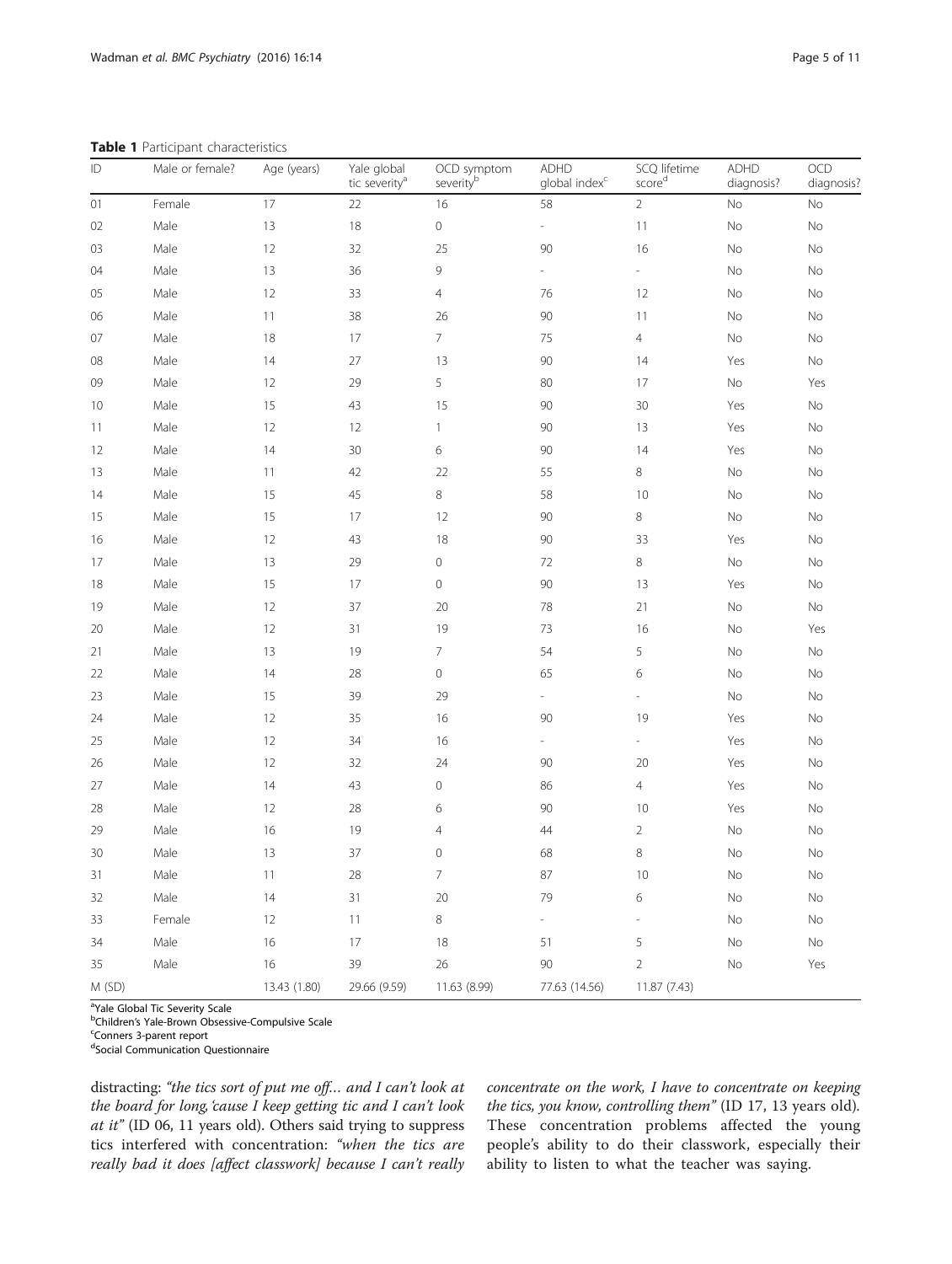Problems with writing were also reported by young people, for example hand tics (e.g., tensing up hands and throwing pens) interfered with their writing. A small number of young people had tics that involved crossing out words and writing them again, or rewriting over the top of words:

…there was one tic I had about where I had to keep writing over my words over and over again, and I remember one time it just it [the pen] went through the paper and it looked messy and I had to start again and it and it – it was awful my hand was shaking and it was 'cause it was that painful (ID 07, 18 years old)

Tics could also interfere with reading, for example, "I don't like the fact that when I am reading I will twitch my eyes [eye tic] and I will lose my place and I will have to scan it over again" (ID 22, 14 years old).

Examinations (both nationally recognized qualifications such as GCSEs and optional teacher assessments) were reported to be challenging by the young people. Feelings of stress and anxiety during the examination could exacerbate tics: "it's really nerve-wracking the exam is so, when you're doing the exam you need, you get more stressed and then they [tics] get worse (ID 01, 17 years old). Some young people worried about having vocal tics during examinations which would disturb themselves and other students. The young people also said that they found it difficult to complete their homework because of tics and this was a source of stress. "I just couldn't control them [tics] to do the homework, so then it was hard. Every night I was spending the whole night doing homework just to get  $through it" (ID 01, 17 years old).$ 

The parents also reported that their child had difficulties with concentration, writing and reading, examinations and homework. Some parents described how these concentration difficulties were exacerbated by the classroom environment, for example if it was noisy, with their child finding it easier to concentrate in a more controlled classroom environment:

But he has terrible trouble when the class isn't calm and he can't concentrate. Cos if the other kids are saying things or messing about he is very tempted to say something, to repeat what they have said, and it makes him anxious and his tics are worse. (ID 21, parent)

A number of parents were aware that in addition to being distracted by others in the classroom, their child's tics could distract other students in lessons: "he gets distracted and he distracts others which can be very offputting for the teacher and that's the feedback [from school]" (ID 32, parent). Homework was characterised by parents as a struggle because their child's tics were worse at home after school and/or due to tiredness after a day in school: "he does his homework but again he is very tired. I do feel sorry for him when he gets a lot of homework because he has to come home and start again when really he is absolutely worn out" (ID 21, parent).

Staff also reported TS-related difficulties with school work, particularly problems concentrating. Staff described students as being in their "own little world" (ID 24, Form Tutor and teacher) and were concerned that students were not able to engage fully in the content of their lessons. In addition, many staff also noted that students had difficulties in organizing and completing their school work, and needed support in lessons: "[He] couldn't function properly in the classroom without [support] because he wouldn't even finish the task, he probably wouldn't even start the task" (ID 24, SENCO). Only a few staff members reported that their student had problems with writing. They described handwriting as "not neat" or "messy" but with no reference to interference specifically from tics. Feelings of anxiety regarding examinations were noted by staff and schools provided special arrangements for some students in examinations, including allowing extra time and/or providing a separate room to work in. There was also an awareness among staff that having tics in school can be very tiring for the student, "sometimes he just looks at you tired out - it must be quite a physical effort trying to control the tics" (ID 30, Form Tutor), which can also have an impact on school work.

A number of difficulties with school work were highlighted by young people, parents and staff, most notably concentration problems. TS-related school difficulties and lack of understanding and support can lead to school avoidance/refusal: "Not knowing how to deal with his specific needs has led to a complete breakdown in him attending full time school" (ID 03, Learning Support Leader). Strategies such as preferential seating and extended time on classwork and examinations are reported by parents to be particularly helpful strategies [[16](#page--1-0)]. A recent US survey found that using computers for work and assigning an appropriate amount of homework were strategies endorsed by children, parents and teachers [[36](#page--1-0)].

# Theme: Negative response to TS from staff and fellow students

Most young people detailed instances where they felt the response of a staff member following a tic(s) was not helpful. They had, for example, been told off by their teachers for making noises or pulling faces: "it was in [lesson name] and I was shouting out my word and he told me to shut up twice, and I kept saying 'Sir I've got Tourette's and that' – [he] wouldn't believe me" (ID 05, 12 years old). A small number had been sent out of the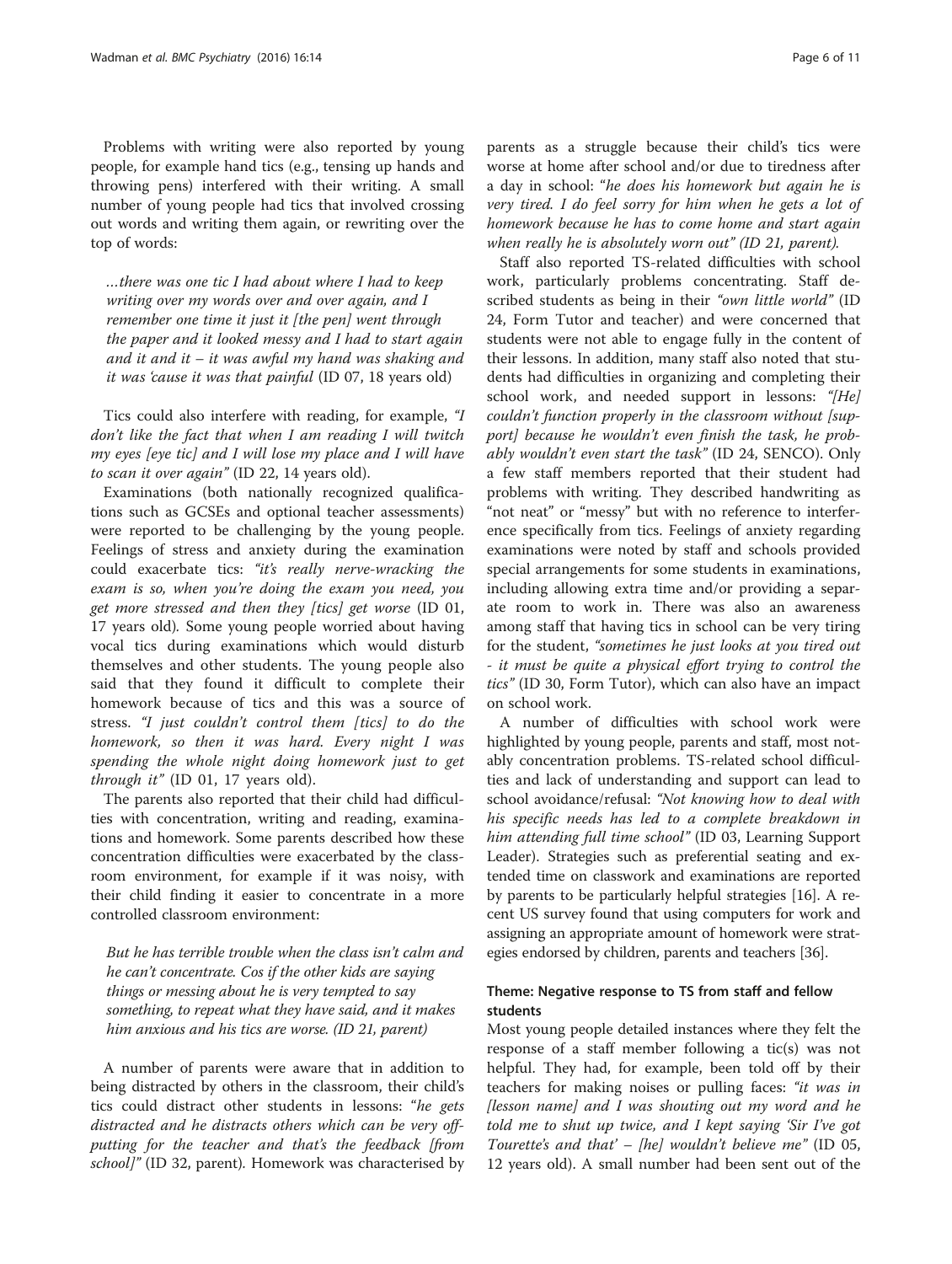classroom as a result of their tics or disciplined for making inappropriate or offensive comments (coprolalia). These encounters with staff could have significant negative impact on school experience, particularly young people's willingness to engage in school: "when I am in a lesson and they have said stuff [about tics], it doesn't make me want to try as hard, because it feels like they have kind of insulted me" (ID 30, 13 years old).

Parents also reported that their child experienced unhelpful responses to tics from staff. Being told not to tic was not a helpful strategy in the classroom, according to parents. Parents encountered unhelpful attitudes from staff in meetings and telephone conversations, for example, "His tutor told us that there was nothing wrong with him, he was just a naughty boy" (ID 04, parent). In most cases, these unhelpful responses were restricted to only a few individuals in the school, and the participants did also identify staff members who had been very supportive and managed the students' tics and associated symptoms well. Unsurprisingly, relatively few staff members reported that receiving unhelpful comments and/or responses from other staff was a problem for the student. Those that did emphasised the need to educate other staff members about TS and to remind them about the student's profile and how to support them. "So it's changing the mindset really, from X being naughty to X having this real problem" (ID 30, Form Tutor). The need for better understanding of TS in schools is indicated by the number of reports of school staff responding inappropriately to tics. Encouraging teachers to ignore tics has been reported to be a helpful strategy [\[16](#page--1-0)]. European clinical guidelines highlight the need to improve understanding of the TS in schools [\[14\]](#page--1-0) and there is some evidence that teacher workshops can lead to a small but significant increase in knowledge of TS [[37](#page--1-0)].

The majority of the young people reported that other students in the school had reacted negatively towards them because of their TS. Other students stared at them and told them to "stop it" or "shut up". They also described being laughed at and being made fun of and some peers imitated their tics.

Usually the people that copy or imitate my tics, that's the worst people can do. They don't realise how it can make me feel. There was this one boy once who came up to me once who said to me my worst tics and kept saying them (ID 27, 14 years old)

Having difficulties with other students in school was also reported by many parents, and other students mimicking tics was notably problematic. There was also a sense that continual "low level" teasing was having a detrimental effect on their child: "It's not a case of one major bully, it's five or six minor little digs for the individual but

if you get that from five or six different people in one class in one day, for X it's huge" (ID 27, parent). This type of teasing behaviour may be hard for schools to tackle; "[the teasing] is endless and school deals with one group of children that are doing it and then there is another groups of kids that are doing it, it is really quite bad" (ID 28 parent). Some parents reported specific incidents where their child had been physically victimized by peers in school, "children in his year at school, a lot of them still try and bully him and push him and I think somebody shut the door on his hand" (ID 19, parent).

In contrast, relatively few staff reported that their student had difficulties with other students such as teasing and name-calling. This behaviour may occur outside the classroom during times of minimal staff supervision (e.g., lunch time and on the school bus) and students may not report these incidents to staff. Peer education has been shown to improve the knowledge and attitudes of peers and classmates towards an individual with TS [[38, 39](#page--1-0)] and this may be a valuable strategy to use in schools if a student is at risk of teasing or bullying.

A number of parents and staff members were concerned that the young person had no friends and was socially isolated in school (inductive theme): "It [TS] has had huge knock on effect on his friendship groups and peer groups which is what we are finding most hurtful, he has become very isolated" (ID 15, parent). In some cases this social isolation was the result of negative experiences with peers such as bullying and teasing, for example, "he is becoming more and more isolated from peers because peers just do not know how to handle [him]" (ID 26, SENCO). In a Swedish study, 66 % of children with TS were rated by teachers as having social problems such as having no friends and problems with empathy and social understanding [\[10](#page--1-0)]. Thus, some students with TS may need socioemotional support in school.

# Theme: TS makes it more difficult to manage emotions in school

Feelings of stress and anxiety in school were reported by young people. Sources of stress included concerns about letting tics out in school, getting school work completed and examinations. Young people also reported that they easily became angry at school and/or had a quick temper. In some cases this had resulted in aggressive behaviour towards staff and students. Young people thought that these problems with anger were directly associated with having TS.

I'm trying to stop doing them [tics] and it builds up tension and I start to get angry and angry and I let it out on people, and that can be quite annoying 'cause you know it's not really their fault, it's something else like inside of me (ID 07, 18 years old).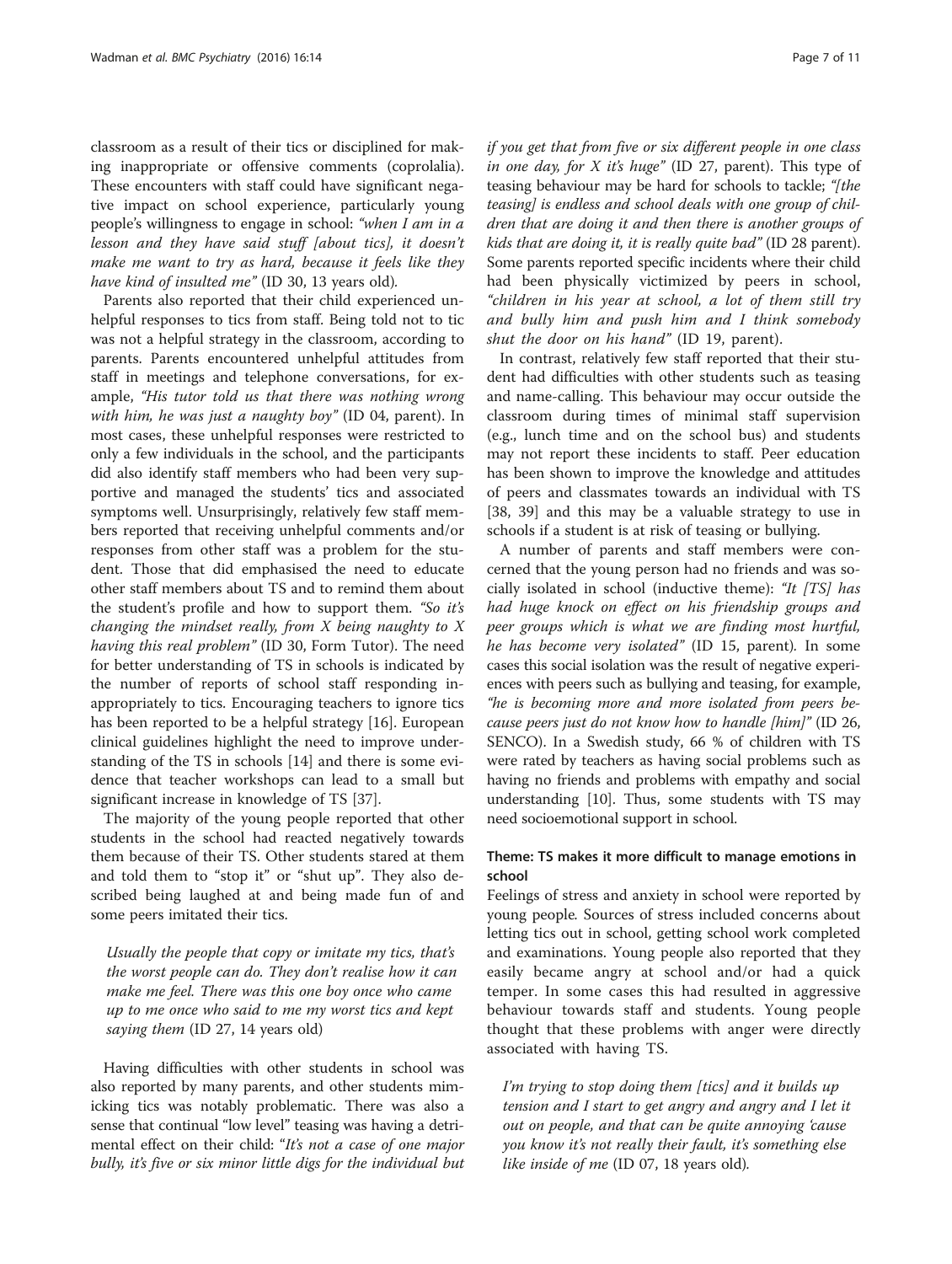<span id="page-7-0"></span>Some parents also reported their child had problems managing anger in school which had resulted in incidents of physical aggression against self and others, threatening behaviour and damage to property. In describing an incident involving a teacher, a parent said: "I think the teacher was quite worried I think, over his temper and he starts crying when he's that angry. You know when he gets like that… he goes from OK to completely head butting walls" (ID 12, parent). A larger number of parents reported anxiety issues in school. Specific sources of anxiety reported included worries about not being able to complete class work and being in large crowds. The relationship between anxiety in school and tic exacerbation was highlighted by a number of parents:

When he gets stressed [by class work] the tics and noises become more sort of pronounced and he then gets told off by the teachers…so he then gets even more stressed and then it just progresses onto more tics which he doesn't want to have, so he is stressed about that as well, so it is just a vicious circle really (ID 16, parent).

Many of the staff interviewed reported that their student appeared to be anxious or stressed in school. Some staff felt that the young person was anxious about what behaviors or tics they might do and whether other people will notice. "he's a little bit anxious I think about the fact that his tics are quite pronounced and he's a bit worried about his classmates I think noticing that" (ID 08, teacher). Fewer staff reported anger management to be an issue for their student in school.

### Prevalent school difficulties

The most prevalent school difficulties, reported by over 25 % of young people with TS, are given in Table 2 along with the frequencies from parent- and staff-reports. The eight difficulties most frequently reported by young people included problems with school work (concentration, homework, examinations and writing), difficulties with staff and other students, and emotional issues

(anxiety and managing anger in school). These school difficulties were also reported by over 25 % of the parents interviewed. More than 25 % of staff reported concentration and anxiety problems, but the other difficulties were reported less frequently by staff.

The most prevalent TS-related difficulty in secondary school was concentration in line with previous US survey findings [[15\]](#page--1-0). This was clearly identified as a barrier to learning by the participants. Homework was especially problematic from the perspective of parents but fewer staff reported the student had homework difficulties. School staff may be unaware that a student struggles to complete homework, because he/she tics more at home and/or are tired from suppressing tics during the school day.

Many young people and parents reported incidents where school staff had not responded well to tics, which can be upsetting for young people and frustrating for parents to deal with. However, far fewer members of school staff reported this to be a challenge for their student. This is not surprising as individual members of staff are unlikely to be aware of specific incidents occurring throughout the school day, although staff may also have been unwilling to criticize colleagues. As noted by the staff interviewed and in a recent survey of school staff, increasing knowledge of TS among staff is an important strategy in supporting students with TS and could address these issues to some extent [\[40](#page--1-0)].

TS can also affect young people with TS socially in secondary school and previous US studies report that around a quarter of young people with TS experience bullying [\[17](#page--1-0), [18\]](#page--1-0). In this study, more than half of the young people reported some degree of teasing or negative comments from peers in school, but the staff were much less aware of these issues.

Although staff reported fewer TS-related class work and social difficulties, almost half of school staff reported that their student was anxious in school. The relationship between feelings of stress/anxiety and tic exacerbation is well documented [\[41](#page--1-0)], and a number of staff and parents had observed a link between anxiety levels and

Table 2 Difficulties in secondary school reported by young people with TS, parents and staff

| Type of school difficulty        | Self-report frequency (percentage) | Parent-report frequency (percentage) | Staff-report frequency (percentage) |
|----------------------------------|------------------------------------|--------------------------------------|-------------------------------------|
| Concentration                    | 22/35 (62.9 %)                     | 23/35 (65.7 %)                       | 18/35 (51.4 %)                      |
| Unhelpful staff response to tics | 20/35 (57.1 %)                     | 21/35 (60.0 %)                       | 7/35 (20.0 %)                       |
| Difficulties with other students | 20/35 (57.1 %)                     | 16/35 (45.7 %)                       | 7/35 (20.0 %)                       |
| Homework                         | 15/35 (42.8 %)                     | 18/35 (51.4 %)                       | 8/35 (22.9 %)                       |
| Examinations                     | 15/35 (42.8 %)                     | 11/35 (31.4 %)                       | 7/35 (20.0 %)                       |
| Anxiety in school                | 10/35 (28.6 %)                     | 12/35 (34.3 %)                       | 17/35 (48.6 %)                      |
| Writing                          | 9/35(25.7%)                        | 10/35 (28.6 %)                       | 5/35 (14.3 %)                       |
| Managing anger in school         | 9/35(25.7%)                        | 9/35(25.7%)                          | $6/35$ (17.1 %)                     |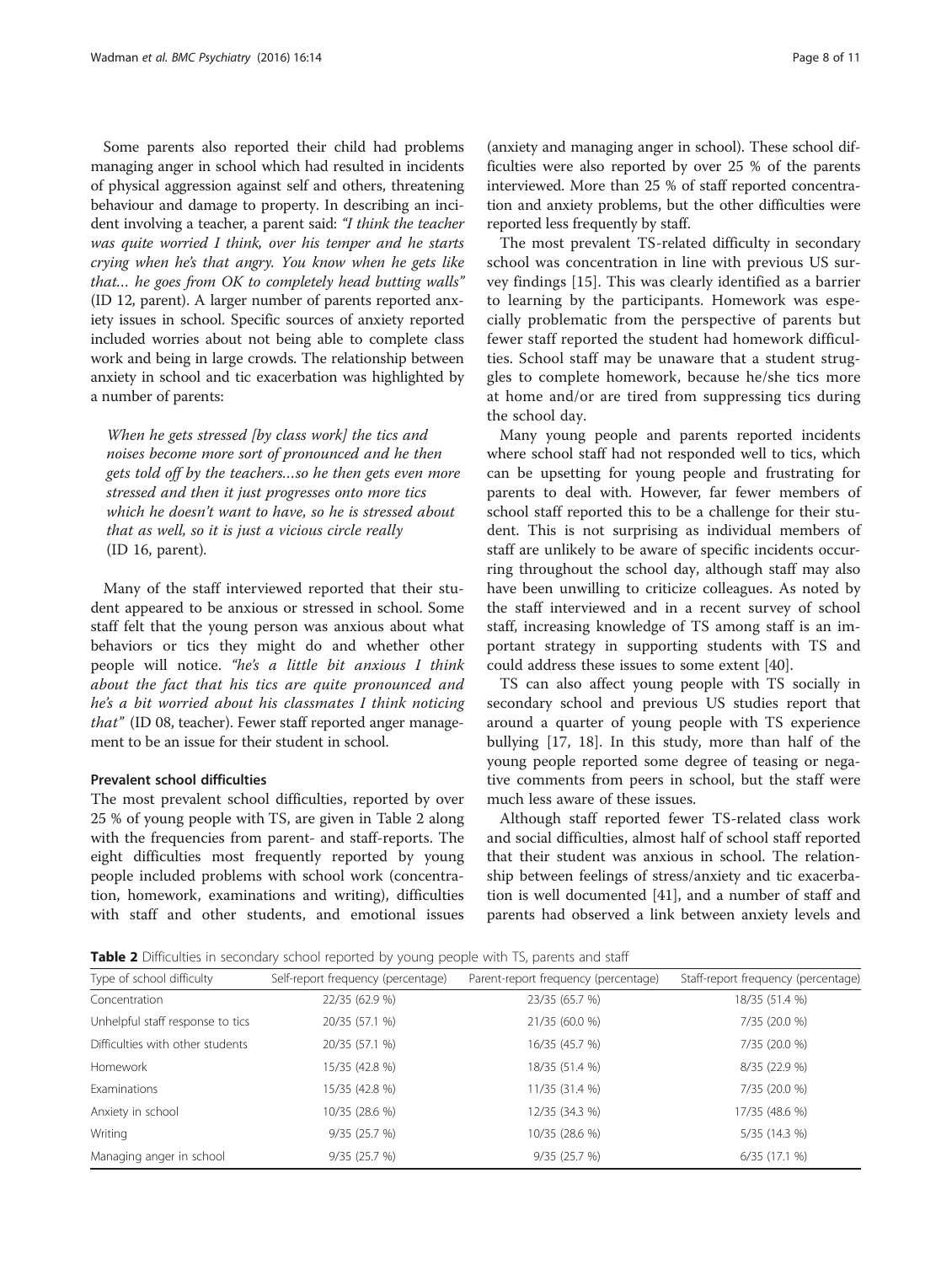tic severity in the young person at school. Controlling feelings of anger in school was also a challenge highlighted by participants. Young people with TS are at risk of anger problems and around 40 % of children with TS are reported to have recurrent episodes of explosive anger or aggression, which are regarded as one of the more disabling aspects of TS [[42, 43](#page--1-0)]. Anger issues in school were reported by around a quarter of the young people, and the parent reports suggest incidents involving anger outbursts can have serious consequences.

The self-, parent- and staff-reports agreed as to the type of TS-related difficulties most frequently experienced by the young people in secondary school, but these problems tended to be reported less frequently by staff. For some of these difficulties, staff members' main source of information may be the child and/or parent rather than direct experience (e.g., staff may not be present when teasing occurs).

### Agreement between self-, parent- and staff-reports

Table 3 gives the degree of agreement between informants regarding the presence/absence of the most prevalent school difficulties for the 35 young people. Agreement between self- and parent-reports ranged from slight to substantial [\[44\]](#page--1-0). There was good agreement regarding difficulties with other students and writing difficulties, and modest agreement regarding unhelpful staff responses and anxiety in school. Agreement levels between self- and staff-reports of these school difficulties was less good (ranging from slight to modest agreement), but there was a modest agreement regarding individuals having homework problems and unhelpful staff responses. Agreement levels between parent- and staff-reports also ranged from slight to moderate agreement. Parents and staff demonstrated moderate agreement regarding problems with homework, examinations and writing. Thus, the extent to which the three informants agreed on

the specific difficulties faced by the young person varied considerably. Self-, parent- and staff-reports did not strongly agree as to which difficulties individual students had in secondary school.

Young people and parents tended to be in better agreement with each other than with staff, particularly with regard to difficulties with peers. Parents and staff agreed more on difficulties related to academic work (homework, examinations and writing). Interestingly, although concentration problems were reported by over half of all informants, the level of agreement as to which individual students had difficulties concentrating was poor. A previous study comparing parent- and teacherreported child difficulties found agreement that concentration and learning difficulties were present but parents were more concerned about these problems and rated them as more severe [\[45\]](#page--1-0). The authors concluded that lack of agreement between parent and teacher reports is a source of potential conflict between home and school.

# Associations between self-reported school difficulties and clinical symptoms

Point biserial correlations were calculated between tic severity (motor and phonic) and the eight most frequently school difficulties reported by the young people. Motor tic severity was significantly and positively correlated with homework problems  $(r_{pb} = .39, p = .02)$  and with writing problems ( $r_{pb} = .44$ ,  $p = .01$ ). Phonic tic severity was significantly and positively correlated with reporting unhelpful staff responses  $(r_{pb} = .46, p = .01)$ . ADHD, OCD and ASD symptom severity were not significantly correlated with any of the eight prevalent school difficulties. The relative lack of associations between school difficulties and specific clinical symptoms may reflect the multi-faceted nature of TS-related school problems but the relatively small sample size should also be taken into account.

Table 3 Agreement between self-, parent- and staff-reports of school difficulties

| <b>TWATE 3</b> Agreement between Jen <sub>1</sub> parent and Jun reports or senoor annealties |                                              |                                             |                                               |  |  |  |  |  |
|-----------------------------------------------------------------------------------------------|----------------------------------------------|---------------------------------------------|-----------------------------------------------|--|--|--|--|--|
| School difficulties                                                                           | Agreement between<br>self- and parent-report | Agreement between<br>self- and staff-report | Agreement between<br>parent- and staff-report |  |  |  |  |  |
|                                                                                               | Kappa [95 % CI]                              | Kappa [95 % CI]                             | Kappa [95 % CI]                               |  |  |  |  |  |
| Concentration                                                                                 | $.07$ $[-.27, .40]$                          | $.08$ $[-.24, .40]$                         | $.14$ [-.18, .45]                             |  |  |  |  |  |
| Unhelpful staff response to tics                                                              | $.35$ $[.04, .67]$ <sup>*</sup>              | $.32$ $[.01, .53]$ *                        | $.18[-.03, .40]$                              |  |  |  |  |  |
| Difficulties with other students                                                              | $.66$ $[.42, .90]$ **                        | $.00$ $[-.24, .24]$                         | $.10$ -.18, .38                               |  |  |  |  |  |
| Homework                                                                                      | $.26$ $[-.06, .58]$                          | $.32$ $[.03, 61]$ *                         | .44 [.19, .68]**                              |  |  |  |  |  |
| Examinations                                                                                  | $.16$ [ $-.17, .48$ ]                        | $.13$ [-.17, .42]                           | $.41$ $[.09, .75]$ *                          |  |  |  |  |  |
| Anxiety in school                                                                             | $.34$ $[.01, .67]$ <sup>*</sup>              | $.02$ [ $-.29, .32$ ]                       | $.14$ [-.18, .45]                             |  |  |  |  |  |
| Writing                                                                                       | $.64$ $[.35, .93]$ **                        | $.30$ $[-.06, .66]$                         | $.42$ $[.09, .76]$ <sup>*</sup>               |  |  |  |  |  |
| Managing anger in school                                                                      | $.10$ $[-.24, .45]$                          | $.08$ $[-.26, .42]$                         | $.25$ [-.12,.61]                              |  |  |  |  |  |

Note. Kappa < 0 = no agreement, 0 to 0.20 = slight agreement, 0.21 to 0.40 = fair agreement, 0.41 to 0.60 = moderate agreement, 0.61 to 0.80 = substantial agreement, 0.81 to 1.00 = almost perfect agreement [\[44](#page--1-0)]

\*p < .05. \*\*p < .01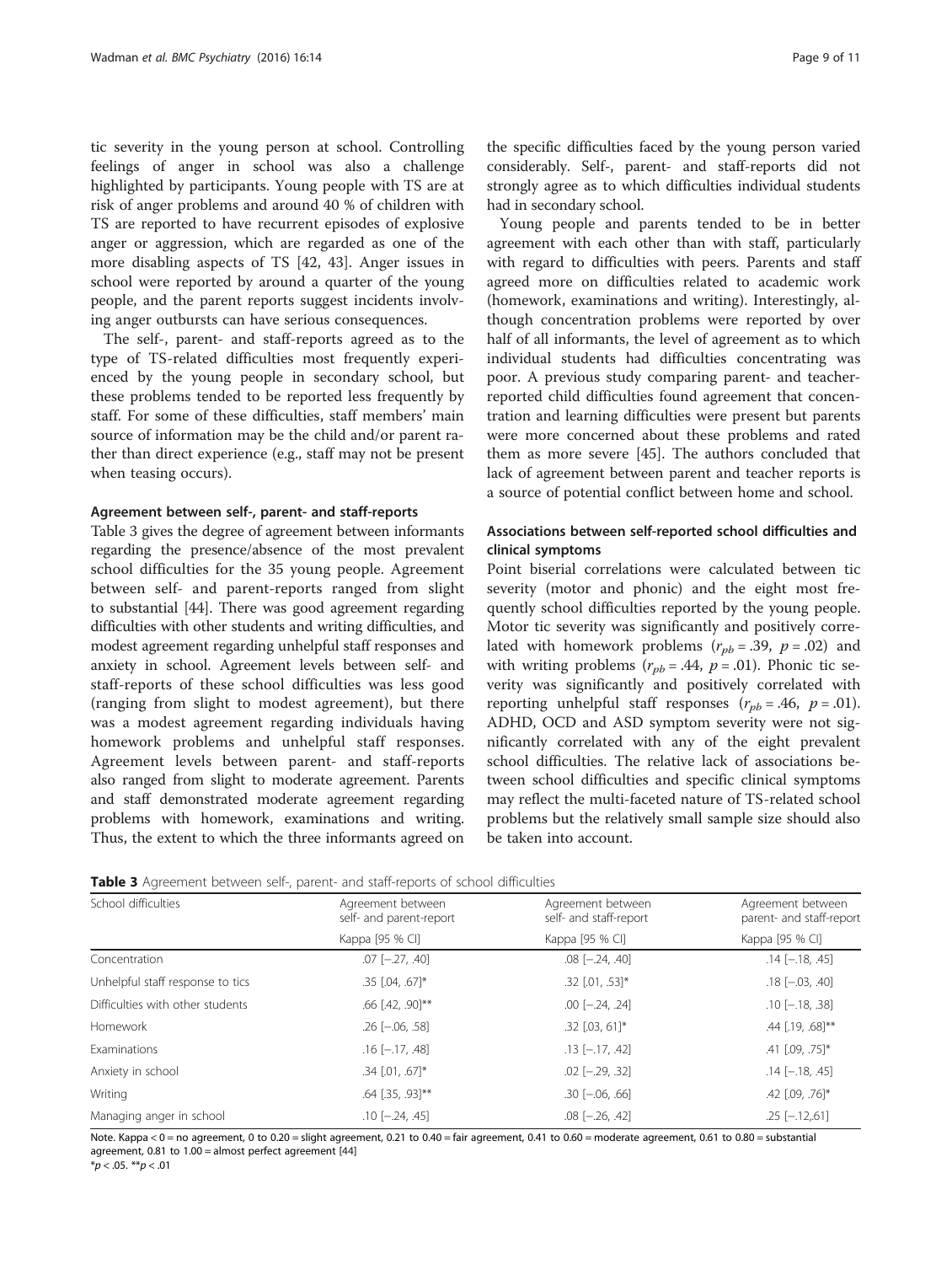## <span id="page-9-0"></span>Implications

TS can affect a young person's ability to do school work, their interactions with others and coping with emotions they experience in school. One aim of this study was to give young people with TS a voice with respect to their school experience, which can be valuable both in research and in developing support strategies [\[46](#page--1-0)]. This study highlights the need to ask young people with TS about what they find hard and what would help them in school. Staff tended to report fewer and different TSrelated school difficulties compared to parents and young people. Thus, effective communication between families and schools may be valuable in identifying problem areas and appropriate support. Only three (prevalent) school difficulties were found to be significantly correlated with tic severity. This suggests that the severity of a student's tics alone is not necessarily a good indication of the degree of interference from TS they can experience in school, or indeed the level of support needed.

### Limitations

The use of semi-structured interviews to explore school difficulties provided rich data but did not allow measurement of the regularity, severity and level of impairment associated with these problems. The findings of the study relate to a self-/parent-selected sample of young people who were attending mainstream secondary school, and many were already receiving support via school and/or the TS support organisation. Nonetheless, a range of TSrelated difficulties in secondary school were reported and some were very prevalent. Just under half of the young people interviewed had additional diagnosis (e.g., ADHD) that may also contribute to problems in school. Although participants were asked to focus on TS-related difficulties, we acknowledge that many of these difficulties may also be associated with co-morbid conditions.

The school staff members who took part in the research were selected by the participating families and were likely to be individuals they had repeated contact with or who supported the young person in school. As such, the staff members who were interviewed probably had more experience and understanding of TS than other staff members within their schools. Future research could seek to examine the views of teachers and other school staff with less experience of TS.

## Conclusions

Concentration difficulties, unhelpful responses from staff and difficulties with other students emerged as the most common TS related concerns for students. More problems with staff responses were associated with greater tic severity but generally concerns were not related to level of symptoms. There was some recognition from staff that students may experience unhelpful responses from teachers and other school staff and limited recognition of students' perceptions of difficulties with peers. Anxiety emerged as a key issue identified in half the interviews with staff and over a quarter of interviews with students. The impact of anxiety on management of TS in school emerged as an overarching theme.

Given the difficulties reported in relation to school staff and other students it is clear that understanding and empathy should be promoted in schools, by educating staff and students about TS. By examining the most frequently reported school difficulties, this study suggests that those supporting young people with TS should be particularly aware of 1) concentration difficulties, 2) unhelpful responses to tics from staff and 3) teasing from other students, whilst also being mindful that TS can present challenges in many different ways in the school environment.

#### Competing interests

The authors declare that they have no competing interests.

#### Authors' contributions

RW: development of study materials, data collection, data analysis, drafting and revising the manuscript. CG: study design, development of study materials and guidance on data analysis. GMJ: study design, development of study materials and guidance on data analysis. CB: development of study materials, guidance on data analysis and theme development. All authors were involved in revising and approving the manuscript.

#### Acknowledgements

This research is funded by a grant awarded to Tourettes Action from the BIG Lottery Fund (C1677A1405). We would like to thank the young people, their families and schools who gave their time so generously. We are also grateful to Research Nurse Jane Fowlie for all her help during this study.

#### Author details

<sup>1</sup>School of Psychology, University of Nottingham, Nottingham NG7 2RD, UK <sup>2</sup> Division of Psychiatry and Applied Psychology, University of Nottingham, Nottingham NG7 2TU, UK.

#### Received: 14 October 2015 Accepted: 13 January 2016

#### References

- 1. Robertson MM, Eapen V, Cavanna AE. The international prevalence, epidemiology, and clinical phenomenology of Tourette syndrome: a cross-cultural perspective. J Psychosom Res. 2009;67:475–83.
- 2. Leckman JF, Bloch MH, Scahill L, King RA. Tourette syndrome: the self under siege. J Child Neurol. 2006;21:642–9.
- 3. Burd L, Freeman RD, Klug MG, Kerbeshian J. Tourette syndrome and learning disabilities. BMC Pediatr. 2005;5:34–40.
- 4. Robertson MM. Gilles de la Tourette syndrome: the complexities of phenotype and treatment. Br J Hosp Med. 2011;72(2):100–7.
- 5. Kurlan R, MacDermott MP, Deely C, Como PG, Brower C, Eapen S, et al. Prevalence of tics in schoolchildren and association with placement in special education. Neurology. 2001;57:1383–8.
- 6. Cubo E, JM TGyG, Villavere VA, Velasco SS, Benito VD, et al. Prevalence of tics in schoolchildren in central Spain: a population-based study. Pediatr Neurol. 2011;45:100–8.
- 7. Leckman JF. Phenomenology of tics and natural history of tic disorders. Brain Dev. 2003;25:S24–8.
- 8. Peterson BS, Leckman JF. The temporal dynamics of tics in Gilles de la Tourette syndrome. Biol Psychiatry. 1998;44:1337–48.
- 9. Abwender DA, Como PG, Kurlan R, Parry K, Fett KA, Cui L. School problems in Tourette's syndrome. Arch Neurol. 1996;53:509–11.